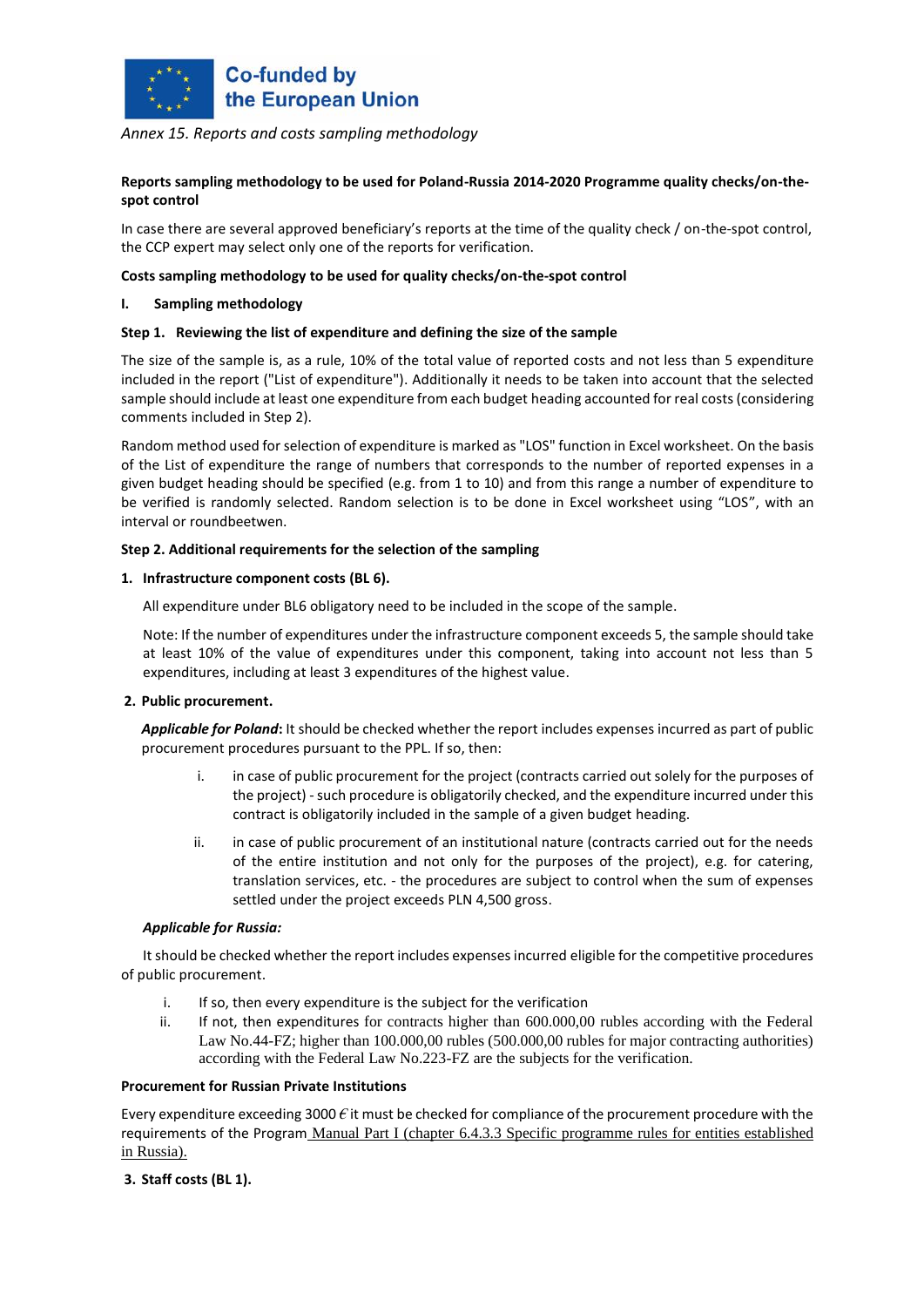

# **Co-funded by** the European Union

# *Annex 15. Reports and costs sampling methodology*

It has to be verified if BL1 includes expenses related to staff salaries that are reported for the first time and have not been previously verified:

- a) If so, then one item from reported expenditure is selected using the random selection method.
- b) If not, then one item from reported expenditure relating to the salaries of the staff previously inspected shall be selected using the random selection method.

If an expense that is a separate component of the employee's remuneration (e.g. tax to the Tax Office) was selected for the sample, all components of this remuneration are automatically verified<sup>1</sup>.

# **4. Other budget lines<sup>2</sup> .**

It should be checked whether the remaining budget lines include expenses above 5,000.00 EUR / item:

- a) If so, such expenditure is obligatory included in the sample.
- b) If not, 1 expenditure is randomly selected for the control.

## **Step 3. Check of the sample size.**

It should be verified if the value of expenditure selected for control is equal to or greater than the specified sample size (10% of the total value of reported costs):

- a) If not, the expenditure to be controlled is selected randomly to the specified sample size
- b) If so, the next step is to be performed.

It should be checked whether the selected expenditure include accounting documents with a VAT item.

- a) If so, VAT eligibility should be verified.
- b) If not, it is to be checked whether report includes invoices with VAT. If so, no less than 3 invoices are selected for the sample. If there are less than 3, all invoices with VAT are checked.

## **Step 4. Verification of the sample reliability.**

List of expenditure should be verified against:

- a) Whether the value of expenditure not selected for the sample significantly exceed the average value of expenditure of a given type included in the report and previously certified reports, e.g. sudden, disproportionate increase in the remuneration of a given member of the management team, nonmarket value of an invoice for a service exempt from the application of the PPL.
- b) Whether the sample allow for rational assurance that the remaining expenses included in the report are free from deficiencies and / or irregularities (e.g. of a nature identified during previous controls at a given beneficiary, ineligible expenses detected in previously verified reports, expenses previously / double reported)<sup>3</sup>.

In the event of doubts, in particular those referred to the points above, the CCP expert decides on the selection and size of the complementary expenditure based on his professional judgment (by expanding the sample or supplementing the sample with questionable expenditure). The CCP expert always has the option to expand the sample.

The sample selection is documented as in Table No. 1.

#### **II. Extending the sample**

1. If the controller detects any errors/irregularities in the chosen basic sample that may have an impact on other expenditures out of the sample of the same type and / or of the same nature, the CCP expert extends the sample including that expenses<sup>4</sup>.

rational assurance does not mean absolute certainty.

<sup>&</sup>lt;sup>1</sup> In this situation, the control sample is automatically expanded.

<sup>&</sup>lt;sup>2</sup> Not applicable for BL6.

 $3$  Reasonable assurance means ensuring that the expenditure is free from deficiencies or irregularities on the basis of the examined sample;

<sup>4</sup> For example: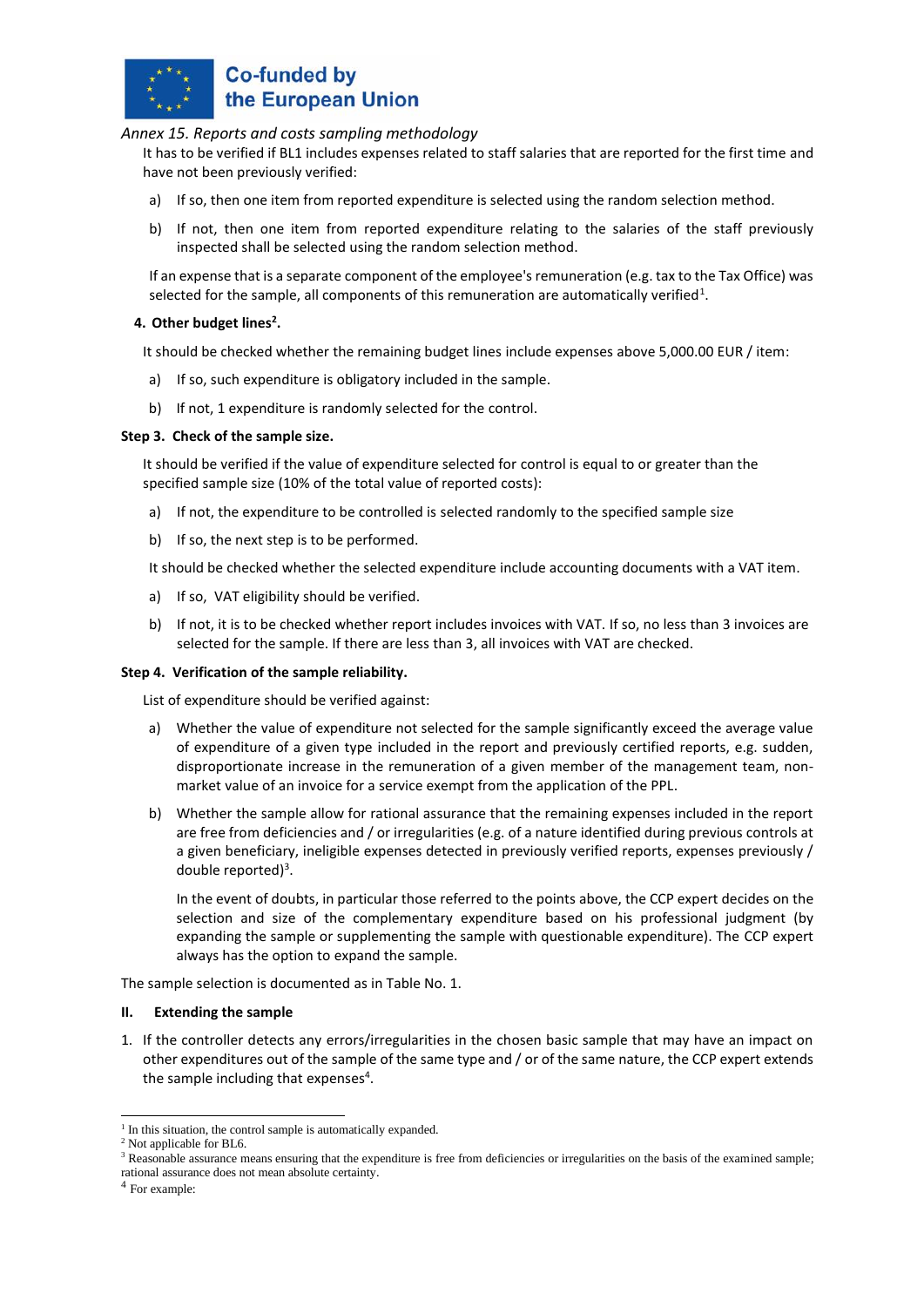

# **Co-funded by** the European Union

*Annex 15. Reports and costs sampling methodology*

2. When serious errors are detected by the CCP expert in the sample it can be extended.

By the occurrence of serious errors must be understood situations where:

- a) The total value of ineligible costs on the examined budget heading exceeds 5% of the total value of the project budget in the given budget heading or 1000 EUR,
- b) The CCP expert gained a reasonable suspicion that detected ineligible costs result from the actions incompatible with project objectives and/or do not reflect project results,
- c) The CCP expert gained a reasonable suspicion that detected ineligible costs result from the fraud.
- 3. If the CCP expert detects any of the errors as descried under point 2 (they may take place jointly or separately) in a given budget line, other expenses are selected from the remaining expenses in this budget line according to the principles specified under point I, i.e. another 10% of expenses are subject to control.
- 4. Ineligible expenditure due to arithmetic and technical errors does not lead to an extension of the sample.

The necessity to extend the sample is documented as in Table 2. It is attached to the control documentation.

(a) travel costs for several persons related to the same trip, of which only one delegation was selected in the sample.

b) contracts with a value exceeding program thresholds, in case the contract selected for inspection was not preceded by an appropriate selection procedure.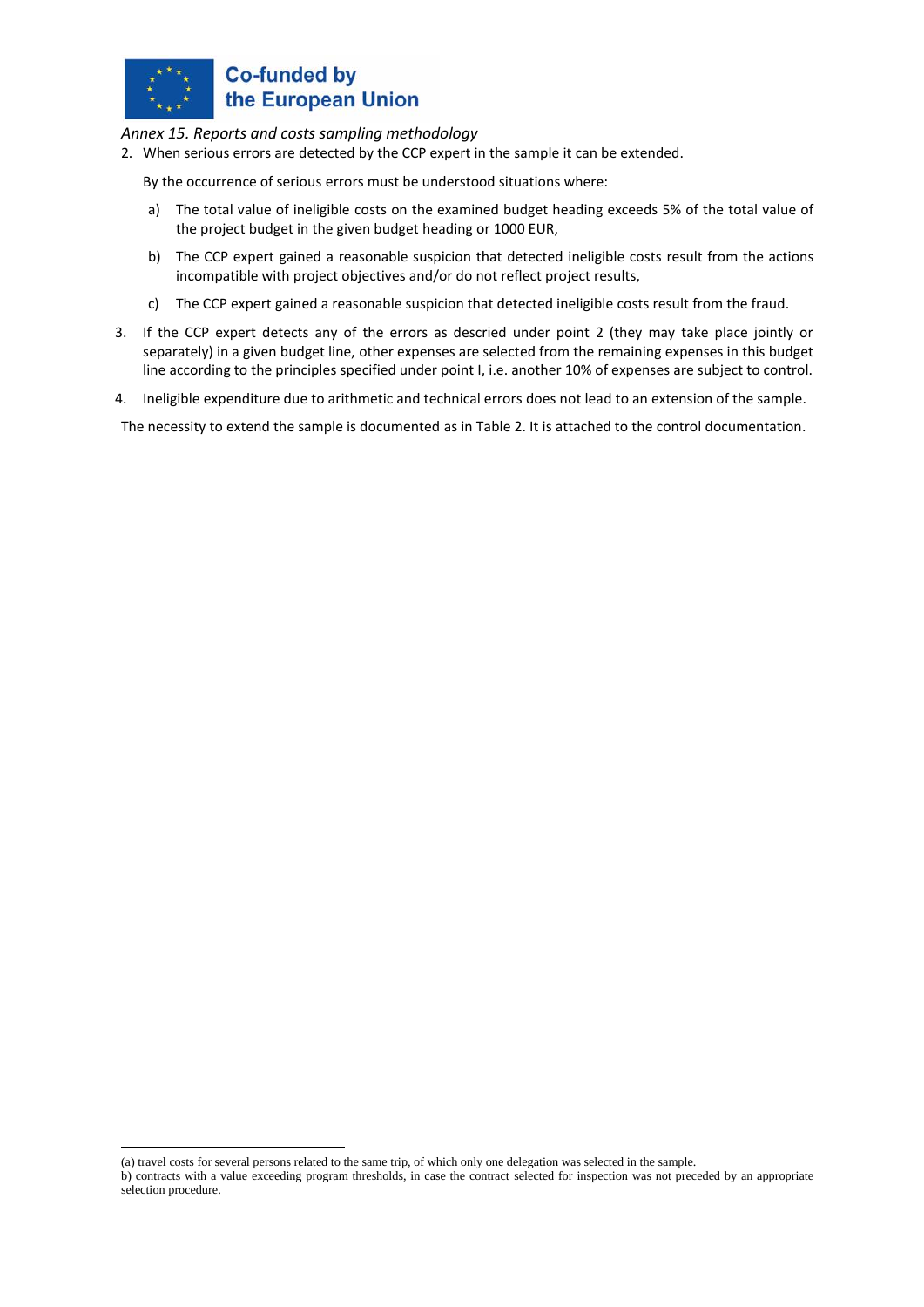

*Annex 15. Reports and costs sampling methodology* Table No 1.

|                                                                                    |         | <b>Sample</b>                  |            |  |
|------------------------------------------------------------------------------------|---------|--------------------------------|------------|--|
| Project number                                                                     |         |                                |            |  |
| Beneficiary                                                                        |         |                                |            |  |
| Rate (% specified in the first step)                                               |         | 10%                            |            |  |
| Total value of reported expenditure                                                |         |                                |            |  |
| Sample value (total value of reported expenditure x rate)                          |         | 0,00                           |            |  |
|                                                                                    |         | BL <sub>1</sub>                |            |  |
|                                                                                    |         |                                | Value of   |  |
| Lp                                                                                 | Invoice | <b>Expenditure description</b> | the        |  |
|                                                                                    | number  |                                | expendit   |  |
|                                                                                    |         |                                | <b>ure</b> |  |
| $\mathbf{1}$                                                                       |         |                                |            |  |
| $\overline{2}$                                                                     |         |                                |            |  |
| <b>Total value</b>                                                                 |         |                                | 0.00       |  |
| % of the sample value                                                              |         |                                | *******    |  |
|                                                                                    |         | BL <sub>2</sub>                |            |  |
|                                                                                    |         |                                | Value of   |  |
| Lp                                                                                 | Invoice | <b>Expenditure description</b> | the        |  |
|                                                                                    | number  |                                | expendit   |  |
|                                                                                    |         |                                | ure.       |  |
| 1                                                                                  |         |                                |            |  |
| <b>Total value</b>                                                                 |         |                                | 0,00       |  |
| % of the sample value                                                              |         | BL <sub>3</sub>                | *******    |  |
|                                                                                    |         |                                |            |  |
|                                                                                    |         |                                | Value of   |  |
| Lp                                                                                 | Invoice | <b>Expenditure description</b> | the        |  |
|                                                                                    | number  |                                | expendit   |  |
| $\mathbf{1}$                                                                       |         |                                | ure.       |  |
| $\overline{z}$                                                                     |         |                                |            |  |
| <b>Total value</b>                                                                 |         |                                | 0,00       |  |
| % of the sample value                                                              |         |                                | *******    |  |
|                                                                                    |         | <b>BL4</b>                     |            |  |
|                                                                                    |         |                                | Value of   |  |
|                                                                                    | Invoice |                                | the        |  |
| Lp                                                                                 | number  | <b>Expenditure description</b> | expendit   |  |
|                                                                                    |         |                                | ure        |  |
| $\mathbf{1}$                                                                       |         |                                |            |  |
| <b>Total value</b>                                                                 |         |                                | 0.00       |  |
| % of the sample value                                                              |         |                                | *******    |  |
|                                                                                    |         | <b>BL5</b>                     |            |  |
|                                                                                    | Invoice | <b>Expenditure description</b> | Value of   |  |
| Lp                                                                                 |         |                                | the        |  |
|                                                                                    | number  |                                | expendit   |  |
|                                                                                    |         |                                | ure.       |  |
| 1                                                                                  |         |                                |            |  |
| <b>Total value</b>                                                                 |         |                                | 0,00       |  |
| % of the sample value                                                              |         |                                |            |  |
|                                                                                    |         |                                |            |  |
| Has the sample been completed in the first step?                                   |         |                                | #ADR!      |  |
| Determined sample value                                                            |         |                                |            |  |
| Selected sample value                                                              |         |                                |            |  |
| Percentage of verified expenditure (random sample / value of reported expenditure) |         |                                |            |  |